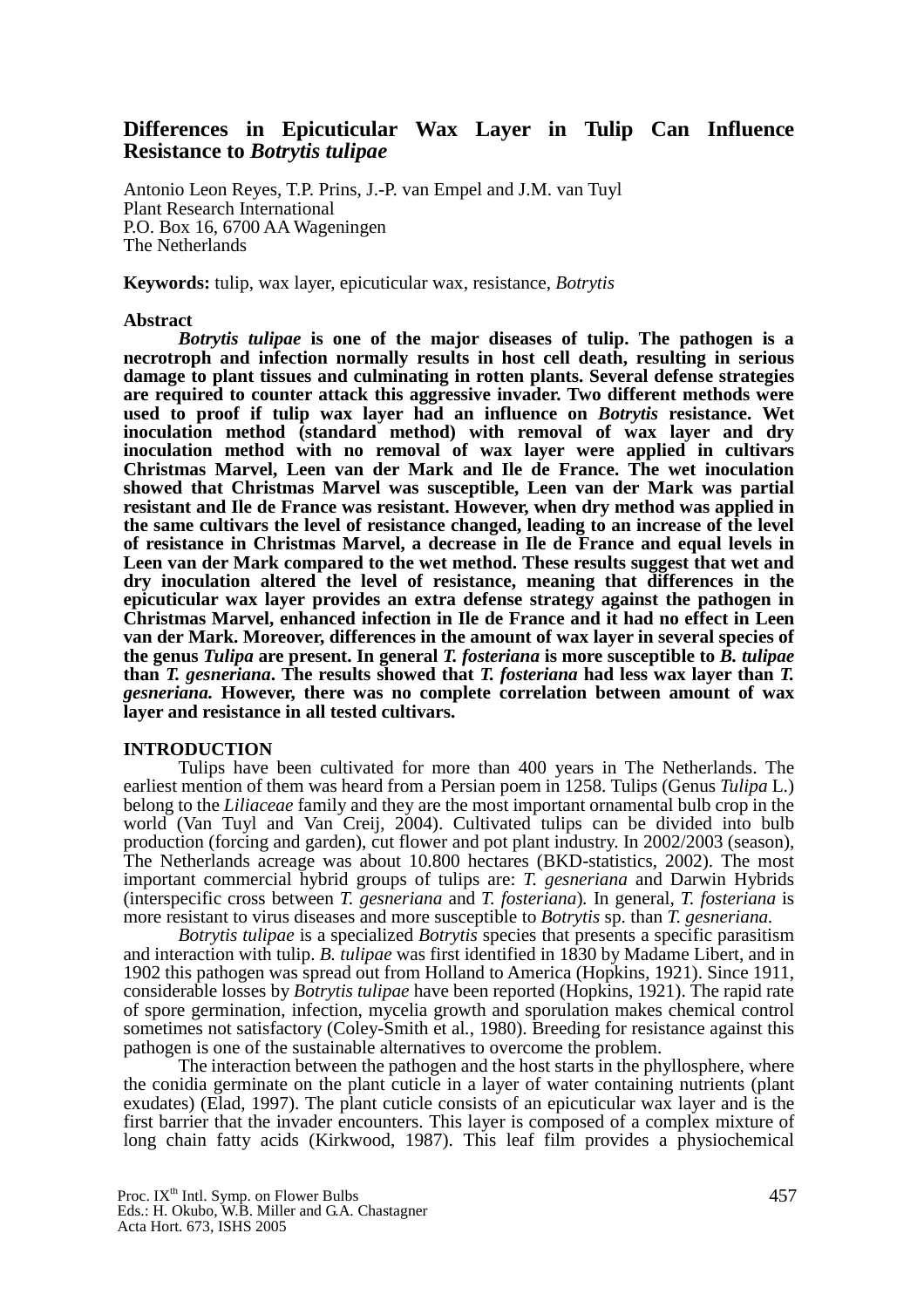obstacle to increase resistance to drought and disease (Shepherd et al., 1995). The resistance mechanism is not completely understood. The epicuticular waxes of several plants contain fungistatic compounds and acts as a blockage to leaching of nutrients from the host (Inyang et al., 1999; Alcerito et al*.*, 2002). Epicuticular waxes have demonstrated to influence germination and virulence of several plant pathogenic fungi (Conn and Tewari, 1989; Blakeman and Atkinson, 1976; Kumar and Sridhar, 1987; Inyang et al*.*, 1999). In tulip, a thick wax layer has been distinguished among different species (Straathof et al., 2002). Now the question is: Does the difference in epicuticular wax layer in tulip influence *Botrytis tulipae* resistance?

This paper describes the research that had been done at Plant Research International (PRI, The Netherlands) as part of a Master in Science thesis at Wageningen University.

### **MATERIALS AND METHODS**

#### **Plant Material and Experimental Set Up**

The material used for the experiment was obtained from commercial sources and available from the breeding program at PRI. This plant material was divided into two experiments:

A) Wax layer test with control plants,

B) Wax layer test in different *Tulipa* species.

In experiment A, the control cultivars Ile de France, Leen van den Mark and Christmas Marvel were used, with a total number of 20 plants per genotype. The experiment was done twice with 10 plants per cultivar each time. In experiment B, several cultivars belonging to the *T. gesneriana* (21 genotypes), *T. fosteriana* (18 genotypes), *T. greigii* (12 genotypes), *T. vvedensky* (7 genotypes), *T. alberti* (3 genotypes), *T. eichleri* (2 genotypes), *T. viridiflora* (2 genotypes) and *T. kaufmanniana* (3 genotypes) were used. A total of 5 plants per genotype was used.

#### **Wax Layer Tests**

In experiment A the removal of the epicuticular wax layer was the main variable. Wet inoculation method with removal of wax layer was used as described by Straathof et al. (2002). Tulip leaves were rubbed gently and sprayed with a prepared *Botrytis* inoculum. Afterwards, the inoculated plants were maintained at 90% relative humidity and from 15°C to 20°C temperature. Plants were kept from 5 to 7 days in those conditions. The scoring was performed by counting the uninfected plants in the sample. The percentage of resistance plants in the population was calculated. Dry inoculation method with no removal of wax layer was used. Dry spores from Petri dishes (propagation media) were push over the plants. Afterwards, the inoculated plants were located at the same conditions as explained previously.

In experiment B several genotypes were scored for their leaf hydrophobicity. This parameter could give us an indication of the relative amount of epicuticular wax layer on the leaves. This was done by spraying tap water over the plants and scoring water retention on the leaf surface using a subjective scale. The scale consisted of 1, 5, 10, 25 and 50, with the lower the parameter equaling the higher content of epicuticular wax layer or hydrophobicity.

#### **RESULTS AND DISCUSSION**

Experiment A showed that the level of resistance of Christmas Marvel (CM), Leen van den Mark (LVM) and Ile de France (IDF) was from low, medium and high, respectively, with the standard wet inoculation method. However, when the dry inoculation method was used, the level of resistance changed. There was an increase in the level of resistance in Christmas Marvel, a decrease in Ile de France and no change in resistance for Leen van der Mark when compared with the wet inoculation method (Fig. 1).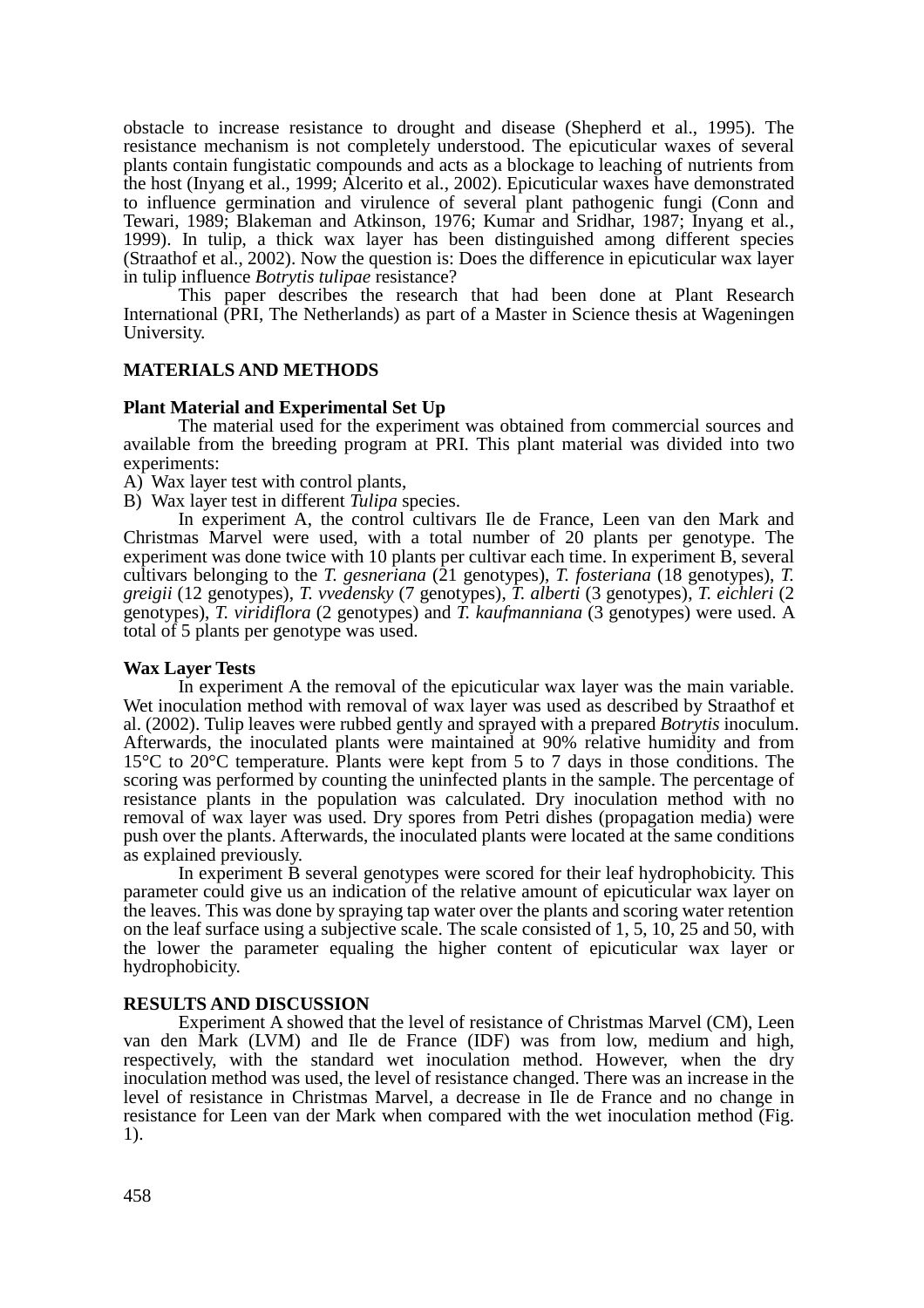In these experiments the results showed significant differences ( $\alpha = 5\%$ ) in the level of resistance within the cultivars tested. These outcomes suggested that removal of the wax layer changed the level of resistance, meaning that differences in the epicuticular wax layer provides an extra defense strategy against the pathogen in Christmas Marvel, enhance infection in Ile de France and it had no effect in Leen van der Mark. The extra resistance in Christmas Marvel could be explained by the unfavorable conditions for the pathogen to germinate. The most possible explanation could be the absence of free water on the host surface, lack of exogenous nutrients, or presence of inhibiting compounds (Elad, 1997). However, more detailed research is needed to confirm these hypotheses. The other interactions between the two other cultivars (Ile de France and Leen van der Mark) and *Botrytis tulipae* suggested that the epicuticular wax layer does not improve resistance. This could be explained by assuming that the conditions for the pathogen were favorable or/and some compounds of the epicuticular wax layer enhanced the infection, especially in Ile de France. In the future, characterization of these waxes could tell us if the epicuticular wax layer in tulips triggers appresorium formation and later produces a successful infection (e.g. in Ile de France) or to see if any fungistatic compounds are presented (e.g. in Christmas Marvel). This characterization could also help eliminate the possible involvement that epiphytic bacteria (pathogenic bacteria) are involved in the interaction. Epiphytic bacteria are known to interact with *Botrytis* and other fungi as a source of food (Blakeman and Brodie, 1976).

In experiment B a significant difference in the epicuticular wax layer between species in the genus *Tulipa* (Fig. 2) was found. This dissimilarity was mainly due to the high value of leaf coverage presented in the *T. fosteriana* species. In general, as a rule of thumb, *T. fosteriana* is more susceptible to *Botrytis* than *T. gesneriana*. Meaning that there is strong indication that the lack of epicuticular wax layer in *T. fosteriana* could be one of the main reasons for its susceptibility against *Botrytis tulipae*.

However, there was no complete correlation between amount of wax layer and resistance in all cultivars tested from all the species when the wax layer was removed. In the future, more cultivars need to be tested in order to determine if the epicuticular wax layer influence the level of resistance in other species.

It is important to mention that the amount and chemical composition (related to the morphology) of epicuticular wax is known to be affected by growing conditions such as temperature, relative humidity, irradiance and by wind (Percy and Baker, 1987). This means that future studies need to take growing conditions in account in order to elucidate under which circumstances the amount of wax layer is formed or/and which chemicals are produced in order to inhibit *Botrytis* infection in tulips.

More research of the interaction between *Botrytis tulipae* and the epicuticular wax layer in tulips has to be done in order to learn more about this possible mechanism of resistance. Nevertheless, breeding for resistance using this interesting trait could help in the battle against this important pathogen.

#### **Literature Cited**

- Alcerito, T., Barbo, F.E., Negri, G., Santos, D.Y.A.C., Meda, C., Young, M.C., Chavez, D. and Blatt, C.T.T. 2002. Foliar epicuticular wax of *Arrabidaea brachypoda*: flavonoids and antifungal activity. Biochemical Systematics and Ecology 30:677-683.
- BKD-statistics. 2002. Bloembollen, voorjaarsbloeiers beplante oppervlakten 1999/2000 tot en met 2002/03. Productschap Tuinbouw. 6p.
- Blakeman, J.P. and Atkinson, P. 1976. Evidence for a spore germination inhibitor coextracted with wax from leaves. Microbiology of aerial plant surfaces, Academic Press, London. p.441-448.
- Blakeman, J.P. and Brodie, I.D.S. 1976. Inhibition of pathogens by epithetic bacteria on aerial plantsurfaces. Microbiology of aerial plant surfaces, Academic press, London. p.529-551.
- Conn, K.L. and Tewari, J.P. 1989. Interactions of *Alternaria brassicae* conidia with l leaf epicuticular wax of canola. Mycological Research 93:240-242.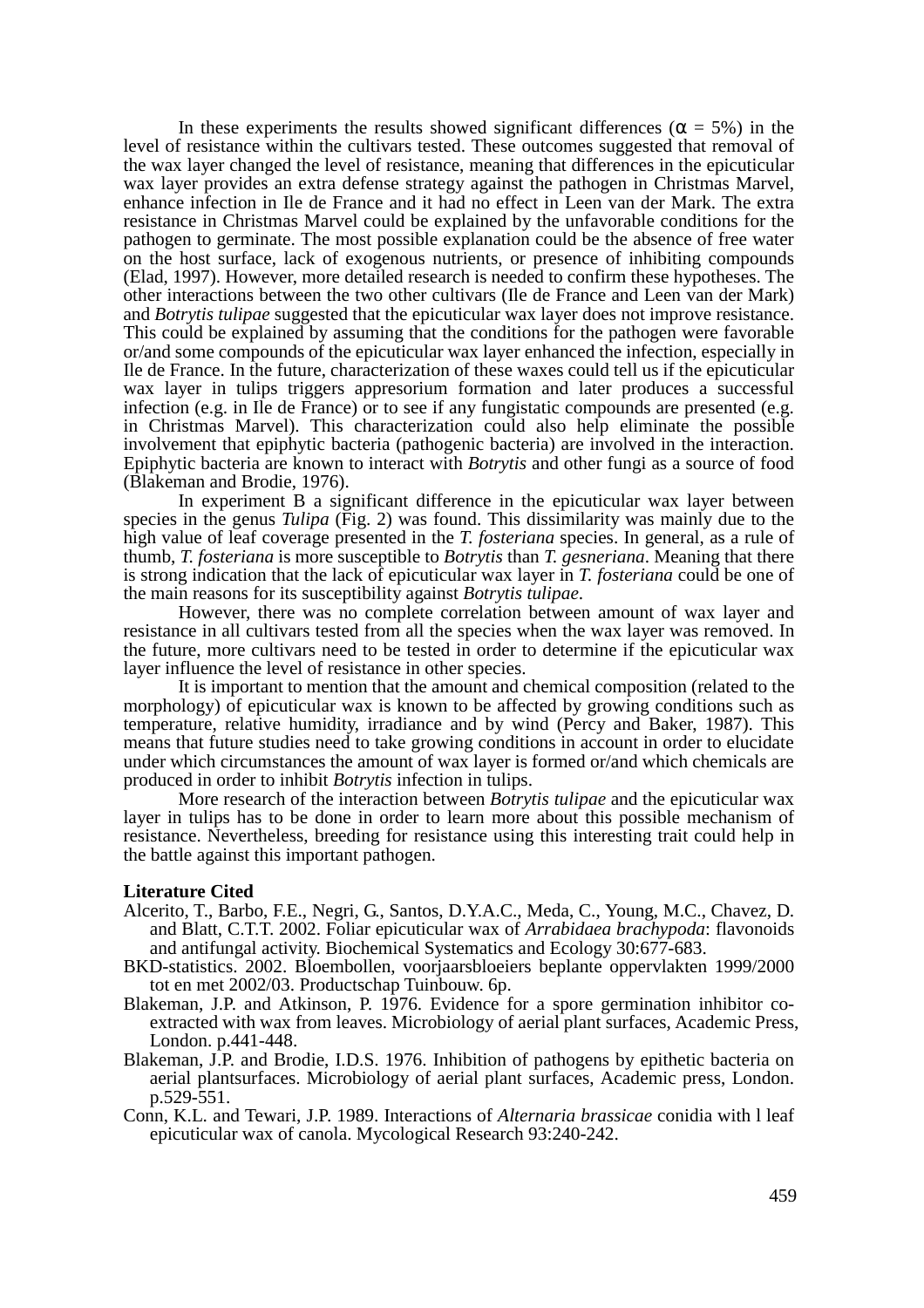Coley-Smith, J.R., Verhoeff, K. and Jarvis, W. 1980. The Biology of *Botrytis*, Academic Press, Great Britain. p.208-210.

Elad, Y. 1997. Responses of plants to infection by *Botrytis cinerea* and novel means involved in reducing their susceptibility to infection. Biological Reviews 72:381-422.

Hopkins, E. 1921. The Botrytis Blight of Tulips. Cornell University, August. p.1-25.

- Inyang, E.N., Butt, T.M., Beckett, A. and Archer, S. 1999. The effect of crucifer epicuticular waxes and leaf extracts on germination and virulence of *Metarhizium anisopliae* conidia. Mycological Research 103(4):419-426.
- Kirkwood, R.C. 1987. Uptake and movement of herbicides from plant surfaces and effects of formulation and environment upon them. Critical Reports on Applied Chemistry 18:3.
- Kumar, S. and Sridhar, R. 1987. Significance in epicuticular wax in the specificity of blast fungus to rice varieties. Intl. J. Trop. Plant Dis. 5:131-139.
- Percy, K.E. and Baker, E.A. 1987. Effects of simulated acid rain on production, morphology and composition of epicuticular wax and on cuticular membrane development. New Phytologist 107(3):577-589.
- Shepherd, T., Robertson, G.W., Griffiths, D.W., Birch, A.N.E. and Duncan, G. 1995. Effects of environment on the composition of epicuticular wax from Kale and Swede. Phytochemistry 40(2):417-417.
- Straathof, T., Mes, J., Eikelboom, W. and Van Tuyl, J.M. 2002. A greenhouse screening assay for *Botrytis tulipae* resistance in tulips. Acta Hort. 570:415-421.
- Van Tuyl, J.M. and Van Creij, M.G.M. 2004. *Tulipa gesneriana* and *Tulipa* hybrids. Chapter 31 in Flower Breeding & Genetics*:* Issues, Challenges, and Opportunities for the 21st Century (in press).